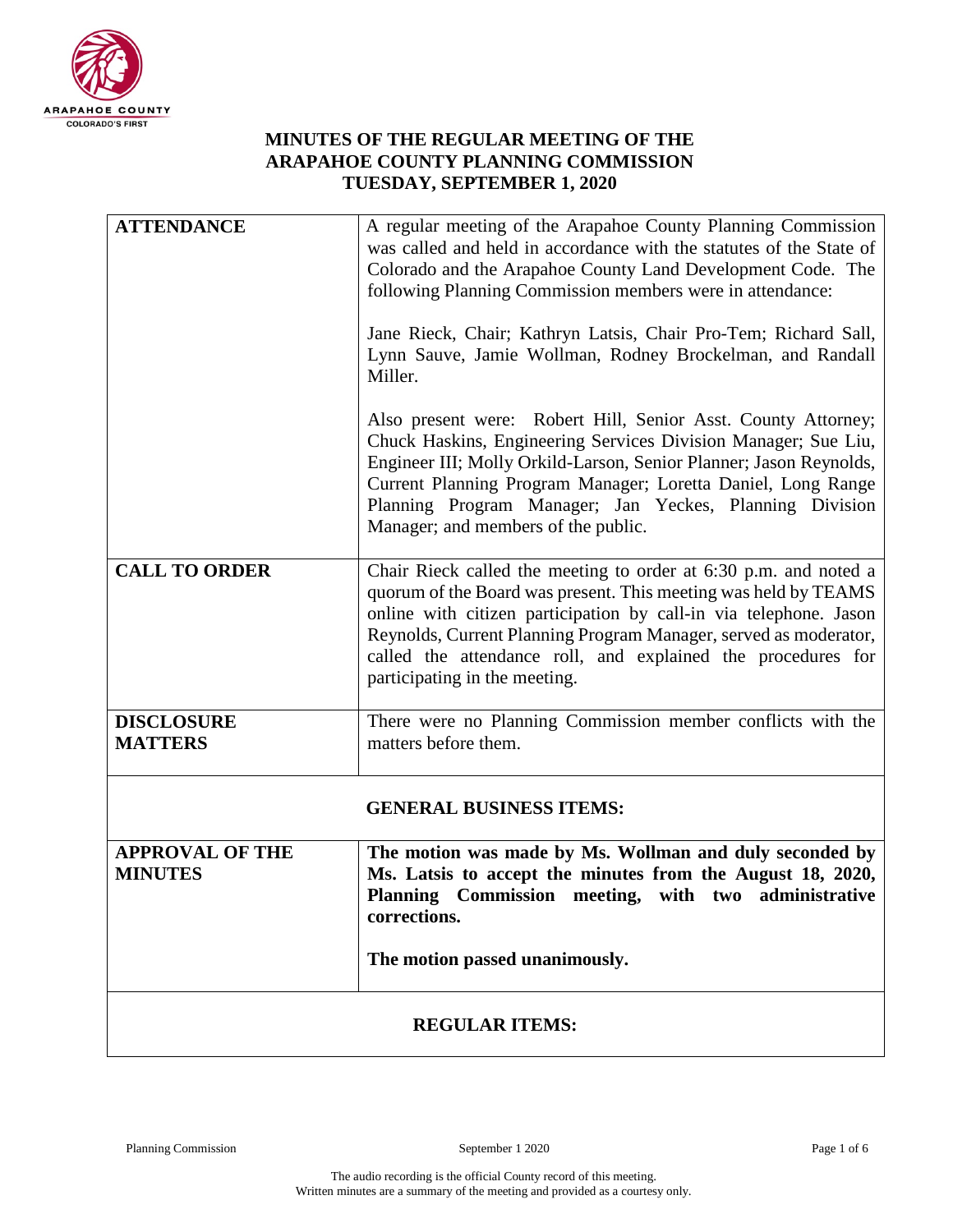| <b>ITEM1</b> | CASE NO GDP18-007, SKY RANCH / GENERAL                                                                                                                                                                                                                                                                                                                                                                                                                                                                                                                                                                                                                                                                                                                                                                                                                                                                                                                                                                                                                                                                                                                                                                                                                                                                                                                                                                                                                                                                                                                                                                                                                                                                                                                                                                                                                                    |
|--------------|---------------------------------------------------------------------------------------------------------------------------------------------------------------------------------------------------------------------------------------------------------------------------------------------------------------------------------------------------------------------------------------------------------------------------------------------------------------------------------------------------------------------------------------------------------------------------------------------------------------------------------------------------------------------------------------------------------------------------------------------------------------------------------------------------------------------------------------------------------------------------------------------------------------------------------------------------------------------------------------------------------------------------------------------------------------------------------------------------------------------------------------------------------------------------------------------------------------------------------------------------------------------------------------------------------------------------------------------------------------------------------------------------------------------------------------------------------------------------------------------------------------------------------------------------------------------------------------------------------------------------------------------------------------------------------------------------------------------------------------------------------------------------------------------------------------------------------------------------------------------------|
|              | DEVELOPMENT PLAN (GDP) - Molly Orkild-Larson, Senior                                                                                                                                                                                                                                                                                                                                                                                                                                                                                                                                                                                                                                                                                                                                                                                                                                                                                                                                                                                                                                                                                                                                                                                                                                                                                                                                                                                                                                                                                                                                                                                                                                                                                                                                                                                                                      |
|              | <b>Planner, Public Works and Development (PWD)</b>                                                                                                                                                                                                                                                                                                                                                                                                                                                                                                                                                                                                                                                                                                                                                                                                                                                                                                                                                                                                                                                                                                                                                                                                                                                                                                                                                                                                                                                                                                                                                                                                                                                                                                                                                                                                                        |
|              | Ms. Orkild-Larson stated both of the Sky Ranch cases would be<br>presented together; however, separate motions and votes would be<br>required of the Planning Commission (PC). She stated both items<br>met public noticing requirements and the PC had jurisdiction to<br>She introduced the application and explained that<br>proceed.<br>Neighborhood B was not included in the General Development Plan<br>(GDP) under consideration. She explained the uses included in the<br>GDP. Mr. Orkild-Larson reported both the GDP and Preliminary Plat<br>(PP) included five neighborhoods. She stated staff recommended<br>approval based on the findings included in the staff reports and with<br>the conditions outlined in the staff report for each item.<br>Mark Harding, representing Pure Cycle, the owner of the Sky Ranch                                                                                                                                                                                                                                                                                                                                                                                                                                                                                                                                                                                                                                                                                                                                                                                                                                                                                                                                                                                                                                       |
|              | property, introduced the project team and provided a brief history of<br>Pure Cycle. He noted the importance of water to land development<br>and the unique properties of Pure Cycle to manage the many needs<br>and functions of providing water and wastewater service to the<br>project from a resource and infrastructure and management<br>perspective. He said stewardship of that valuable resource was of<br>utmost importance to a sustainable system and water supply. He<br>presented a PowerPoint, a copy of which was retained for the record.<br>He provided context for the location of the project and gave<br>additional details on the water supply and the relationship of water<br>resources to the WISE (Denver Water Infrastructure and Supply<br>Efficiency) regional partnership structure. Mr. Harding continued<br>with a history of the Sky Ranch development, which included a<br>combination of residential housing types and commercial and<br>employment uses, within a planned development. He explained some<br>of the changes that had occurred, over time, with the structure of the<br>development, the neighborhood configuration, and the number of<br>approved housing units and non-residential square footage. He<br>reported up to 774 units could be constructed prior to requiring a<br>CDOT 1601 (interchange study) process. He stated there were<br>additional triggers between number of units and necessary road<br>improvements and traffic controls.<br>Mr. Harding noted the<br>development was moving from the older Planned Unit Development<br>(PUD) process that included a Preliminary Development Plan (PDP)<br>and Final Development Plan (FDP) to the newer PUD process. He<br>explained, as a result, the older PDP was being proposed for<br>modification and approval as a General Development Plan (GDP). |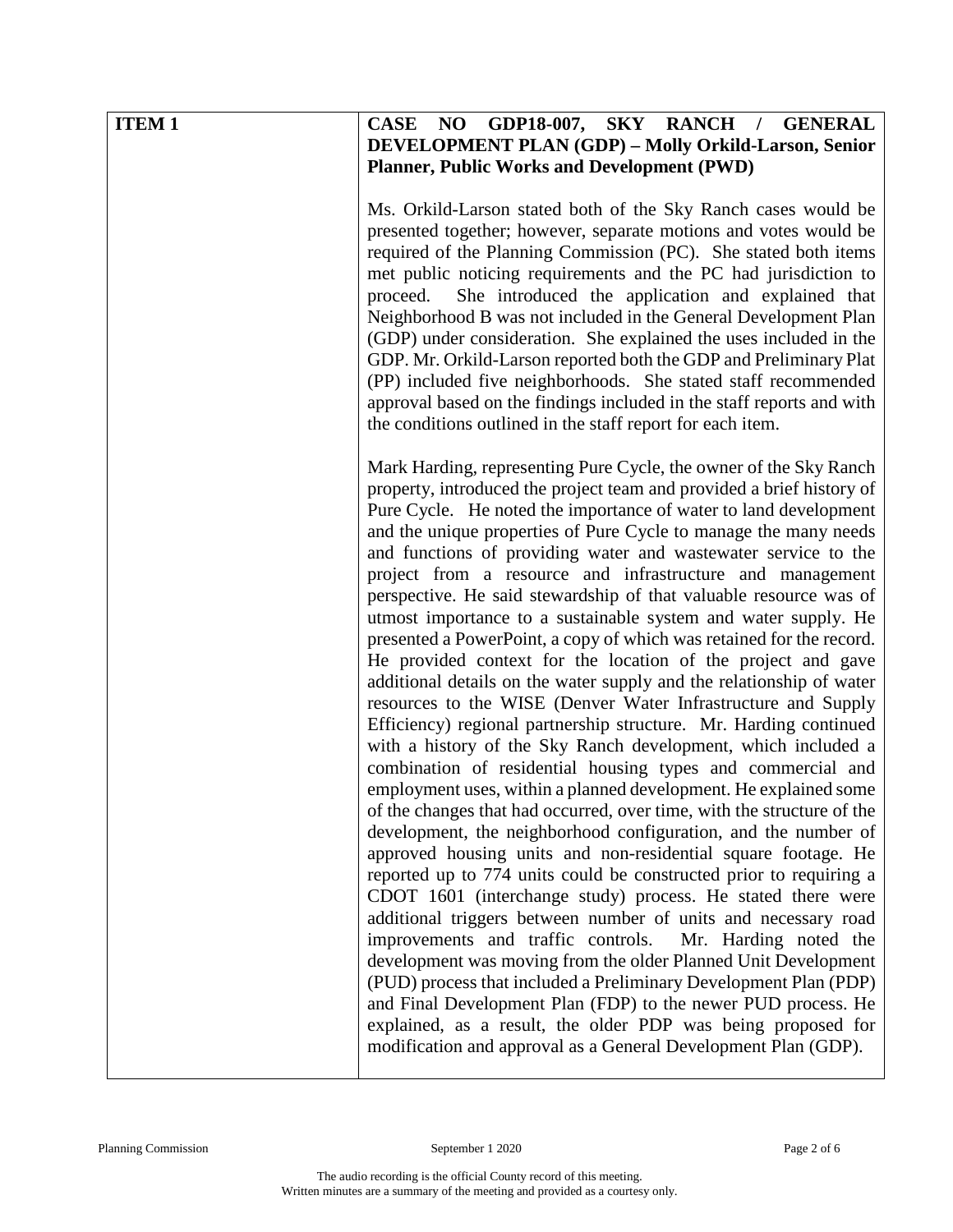| Ms. Sauve asked Mr. Harding for an explanation of how oil and gas<br>development was anticipated to work into the Sky Ranch<br>development and whether that use would include fracking.                                                                                                                                                                                                                                                                                                                                                                                                                       |
|---------------------------------------------------------------------------------------------------------------------------------------------------------------------------------------------------------------------------------------------------------------------------------------------------------------------------------------------------------------------------------------------------------------------------------------------------------------------------------------------------------------------------------------------------------------------------------------------------------------|
| Mr. Harding explained two sites had been allocated to oil and gas<br>facilities. He stated those would be buffered from the land<br>development site by the water/wastewater facilities in one location<br>and by open space uses in another location. He reported there were<br>agreements in place that specified the maximum number of wells at<br>each site and recognize that fracking was a standard practice.<br>Mr. Harding said the oil and gas facilities were anticipated to be<br>completed in the next three years and would significantly precede<br>the construction of any homes in the area. |
| Mr. Brockelman asked whether there were commitments for water<br>resources for the full build-out of the project.                                                                                                                                                                                                                                                                                                                                                                                                                                                                                             |
| Mr. Harding stated that the commitments were in place in terms of<br>water rights and were a combination of groundwater and renewable<br>water supplies from the WISE compact. He said the infrastructure<br>for providing the water would be phased over time. He explained that<br>Pure Cycle was in the unusual position of being a water provider<br>prior to becoming a land development company. He noted that Pure<br>Cycle had a very rich history with the project.                                                                                                                                  |
| Mr. Brockelman asked whether there was a projected build-out for<br>the development.                                                                                                                                                                                                                                                                                                                                                                                                                                                                                                                          |
| Mr. Harding said that was difficult to predict; however, the<br>neighborhood being built with an anticipated five-year absorption<br>had demonstrated a two-year absorption, so they were very<br>encouraged. He explained the Denver market was very high-priced,<br>and Sky Ranch represented a very high-quality product at a more<br>affordable price point. He said, at the current absorption rate, the<br>build-out time frame could be in the range of ten years.                                                                                                                                     |
| Mr. Brockelman asked about timing for the Air Park interchange<br>improvements.                                                                                                                                                                                                                                                                                                                                                                                                                                                                                                                               |
| Mr. Harding stated that the 1601 process with CDOT was underway,<br>as the development could accommodate only approximately two<br>hundred additional homes before that target must be met.                                                                                                                                                                                                                                                                                                                                                                                                                   |
| Ms. Wollman said the staff report caught her attention on the<br>discussion of public facilities. She said fire departments were                                                                                                                                                                                                                                                                                                                                                                                                                                                                              |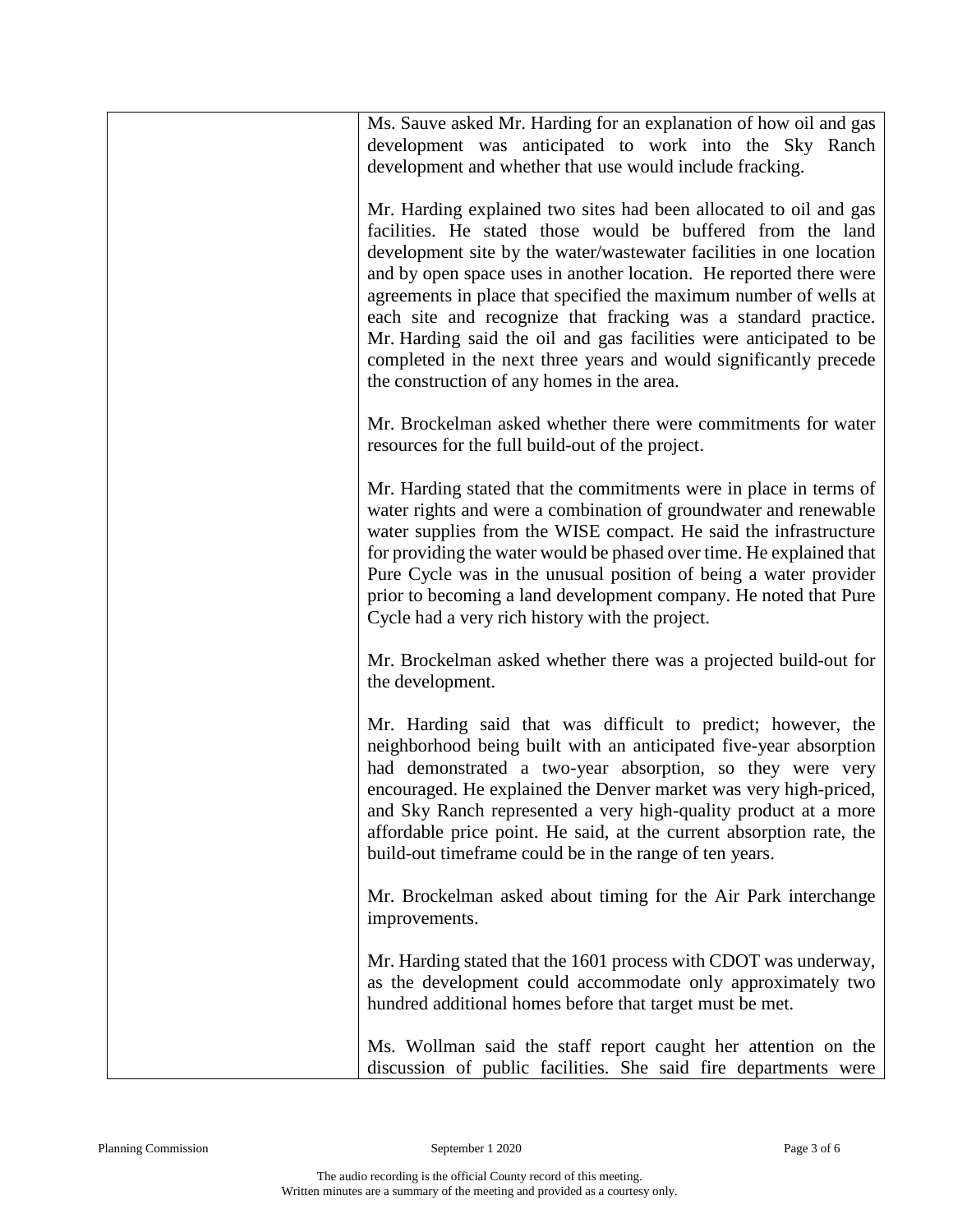| commonly thought about; however, she wondered where the nearest<br>library would be located to service the community.                                                                                                                                                                                                                                                                                                                                                                                                                                                                                                                                                                                                                                           |
|-----------------------------------------------------------------------------------------------------------------------------------------------------------------------------------------------------------------------------------------------------------------------------------------------------------------------------------------------------------------------------------------------------------------------------------------------------------------------------------------------------------------------------------------------------------------------------------------------------------------------------------------------------------------------------------------------------------------------------------------------------------------|
| Mr. Harding stated the development was within the boundary of the<br>Arapahoe County Library District, and he hoped to work with the<br>various districts to identify an opportunity to locate a new library. He<br>did not know the location of the nearest existing library. He felt this<br>would be an important asset to the community and would work well<br>with other civic uses planned, which included parks and recreation<br>facilities and schools.                                                                                                                                                                                                                                                                                                |
| Ms. Wollman said she would like to encourage Pure Cycle to reach<br>out to the library district sooner rather than later.                                                                                                                                                                                                                                                                                                                                                                                                                                                                                                                                                                                                                                       |
| Ms. Latsis asked about the distance from the authorized oil and gas<br>sites to the nearest residential.                                                                                                                                                                                                                                                                                                                                                                                                                                                                                                                                                                                                                                                        |
| Mr. Harding explained these relationships, taking into account<br>roadways.                                                                                                                                                                                                                                                                                                                                                                                                                                                                                                                                                                                                                                                                                     |
| Ms. Latsis asked whether there had been any coordination with the<br>County's oil and gas specialist on the project. He stated that he spoke<br>with Diane Kocis regularly. He stated Pure Cycle was also a water<br>resource provider to the oil and gas industry, so he was very well<br>informed about the needs and practices and regulatory requirements<br>put into place. He believed he was more familiar with oil and gas<br>than most developers given the water provider relationship and the<br>proximity of the oil and gas uses in the county with the Sky Ranch<br>development. He believed home buyers would be aware of the oil<br>and gas use before they chose to buy a home and would not feel the<br>use was "dumped on them" by surprise. |
| Ms. Rieck noted that she had visited the site in preparing for the<br>hearing. She referenced the staff report that noted public safety<br>protection, including needs impacting the Sheriff's Office, would be<br>in increased demand. She asked about planning in relation to those<br>needs, including transportation connectivity to provide quick access<br>for emergency responders and any confusion for emergency<br>responders that might occur with the properties having an Aurora<br>mailing address.                                                                                                                                                                                                                                               |
| Mr. Harding addressed several of the road connections that would<br>avoid driving all of the responsibility for access to the Interstate. He<br>stated there had not been outreach to the Sheriff's Department to see<br>whether they saw a need for a substation; however, he would                                                                                                                                                                                                                                                                                                                                                                                                                                                                            |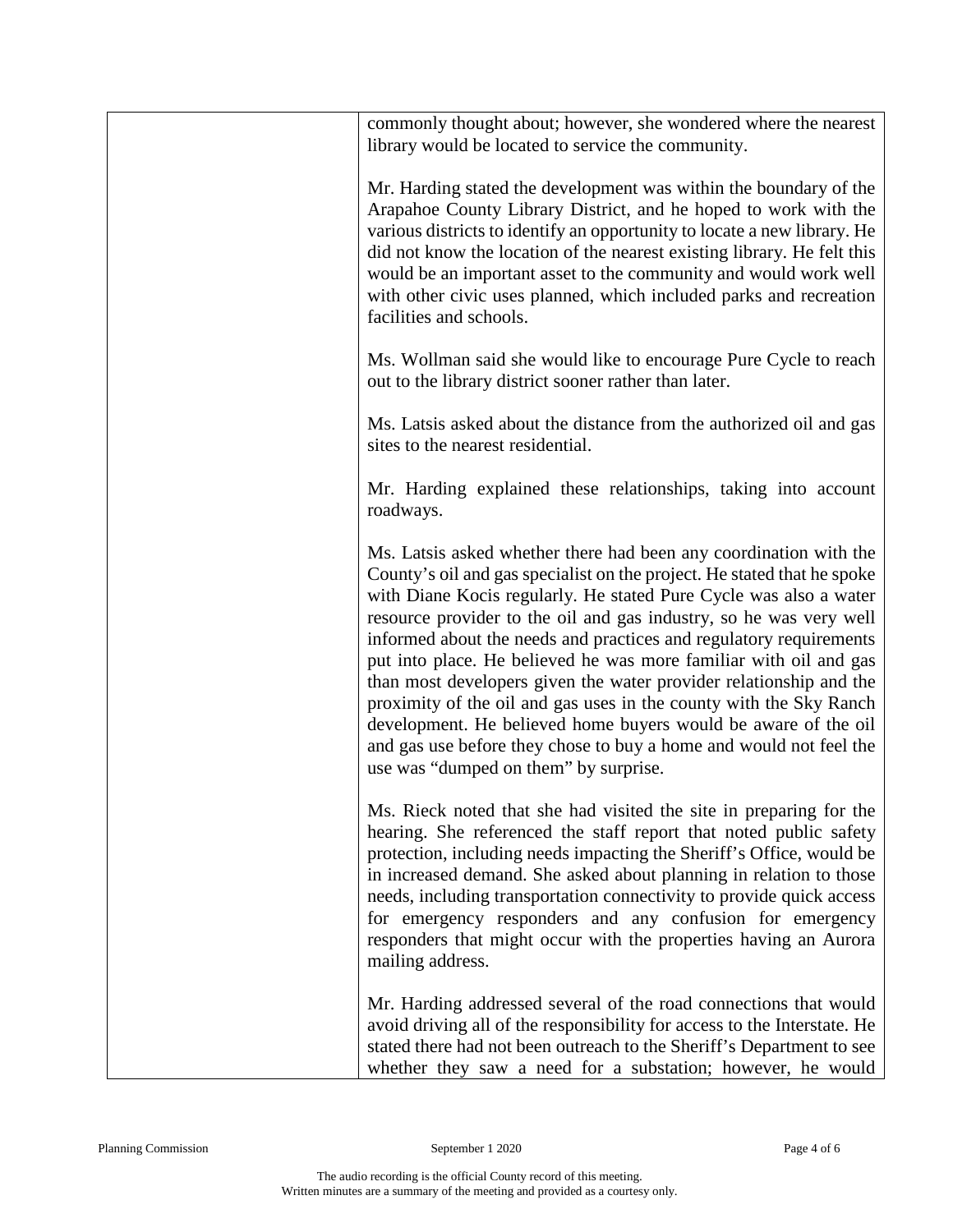|              | welcome an opportunity to locate a substation within the<br>development.                                                                                                                                                                                                                                                                                                                                                                                                                                                                                                  |
|--------------|---------------------------------------------------------------------------------------------------------------------------------------------------------------------------------------------------------------------------------------------------------------------------------------------------------------------------------------------------------------------------------------------------------------------------------------------------------------------------------------------------------------------------------------------------------------------------|
|              | Ms. Rieck opened the hearing for public comment.                                                                                                                                                                                                                                                                                                                                                                                                                                                                                                                          |
|              | Jim and Kim Siler, adjacent land owners, participated by telephone.<br>Mr. Siler stated that they had no comments at this time.                                                                                                                                                                                                                                                                                                                                                                                                                                           |
|              | There were no further public comments. The public hearing was<br>closed.                                                                                                                                                                                                                                                                                                                                                                                                                                                                                                  |
|              | It was moved by Ms. Wollman and duly seconded by<br>Mr. Brockelman, in the case GDP18-007, Sky Ranch<br>Neighborhoods A, C, D, E and F / General Development Plan,<br>that the Planning Commissioners reviewed the staff report,<br>including all exhibits and attachments, have listened to the<br>applicant's presentation and the public comment as presented at<br>the public hearing, and moved to recommend approval of the<br>application to the Board of County Commissioners, based on the<br>findings in the staff report, subject to the following conditions: |
|              | 1. Prior to signature of the final copy of these plans, the<br>applicant must address Public Works Staff comments<br>and concerns.                                                                                                                                                                                                                                                                                                                                                                                                                                        |
|              | 2. The applicant shall pay cash-in-lieu fees at final plat for<br>the development.                                                                                                                                                                                                                                                                                                                                                                                                                                                                                        |
|              | <b>3.</b> The applicant shall comply with Bennett Fire District's<br>comments.                                                                                                                                                                                                                                                                                                                                                                                                                                                                                            |
|              | 4. The applicant shall comply with Xcel Energy's requests.                                                                                                                                                                                                                                                                                                                                                                                                                                                                                                                |
|              | The vote was:                                                                                                                                                                                                                                                                                                                                                                                                                                                                                                                                                             |
|              | Ms. Rieck, Yes; Ms. Sauve, Yes; Mr. Miller, Yes; Mr. Sall, Yes;<br>Ms. Latsis; Yes; Ms. Wollman, Yes, Mr. Brockelman, Yes.                                                                                                                                                                                                                                                                                                                                                                                                                                                |
| <b>ITEM2</b> | CASE NO PP18-001, SKY RANCH [NEIGHBORHOOD A -<br>PHASE 2] / PRELIMINARY PLAT (PP) - Molly Orkild-<br>Larson, Senior Planner, Public Works and Development (PWD)                                                                                                                                                                                                                                                                                                                                                                                                           |
|              | The presentation and public hearing for the Preliminary Plat was held<br>in conjunction with the presentation for the General Development<br>Plan (Item 1 on the agenda).                                                                                                                                                                                                                                                                                                                                                                                                 |